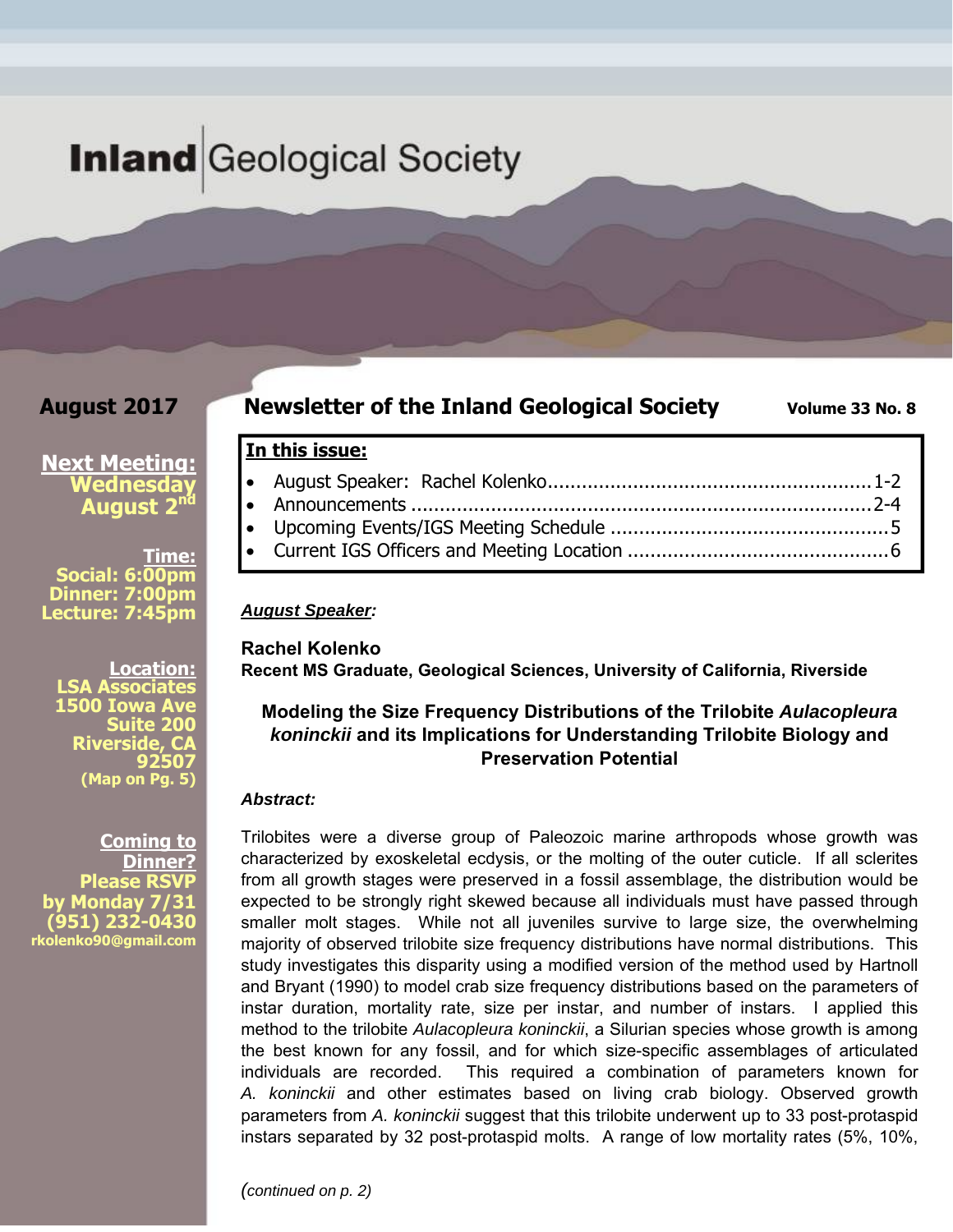#### *Abstract (continued):*

15%) at the first meraspid were assumed based on evidence that this taxon occupied a low predation environment. Assuming a constant recruitment and crab-based estimatesof systematic changes in inter-molt duration, I was able to model predicted distributions of *A. koninckii* sizes that matched the largest individuals observed. Estimated life spans of *A. koninckii* according to these parameters ranged between 1 and 20 years. Although fitting the observed size range these distributions predicted far greater numbers of smaller specimens than larger ones, but this was not observed in the fossil record. To account for the dearth of smaller individuals, I explored the effect of selective preservation. Simulations suggest that the size frequency distributions observed for *A. koninckii* could be the outcome of either preservation bias against smaller trilobites or events that killed young populations.

#### *Biography:*

Rachel Kolenko is a Geologist-in-Training and recent graduate of the University of California, Riverside where she received a Master of Science in Geological Sciences. Throughout her academic career, she has specialized in using computer models to answer questions in paleontology including projects in the morphometric analysis of Graptolite species, heading data collection for a graptolite biostratigraphy project, and studying trilobite development and preservation through computer simulations.

Post-graduation, she has travelled the country visiting national parks, earned her Geologist-in-Training certification, and volunteers as the Secretary of the Inland Geological Society. She currently resides in Fontana, California while seeking employment in the field of geology.

### **For Those Working on Residential/Commercial Development in Los Angeles County**

The Geotechnical and Materials Engineering Division (GMED) of the County of Los Angeles Department of Public Works is now accepting Building and Grading permit application document submittals through a web application at the following URL: https://dpw.lacounty.gov/apps/esubmissions/gme/default.aspx. Permit applications must be filed with Building and Safety before documents can be submitted to GMED because a plan check application number must be provided on the upload screen. First-time users are required to create a site login, which facilitates future submittals and provides contact information should it be determined that additional information is needed to process the submittal. Documents submitted through the web portal include consultant's reports, building/grading plans, permit applications, fee receipts, etc., and must be in Adobe PDF format. Submittal of hard copy (paper) documents to GMED is no longer required. The web application will not accept plan check application numbers for applications filed through Land Development Division and some Contract Cities.

For information on submitting these projects, or for any other questions, please contact GMED at GMED Submittals@dpw.lacounty.gov, or (626) 458-4923.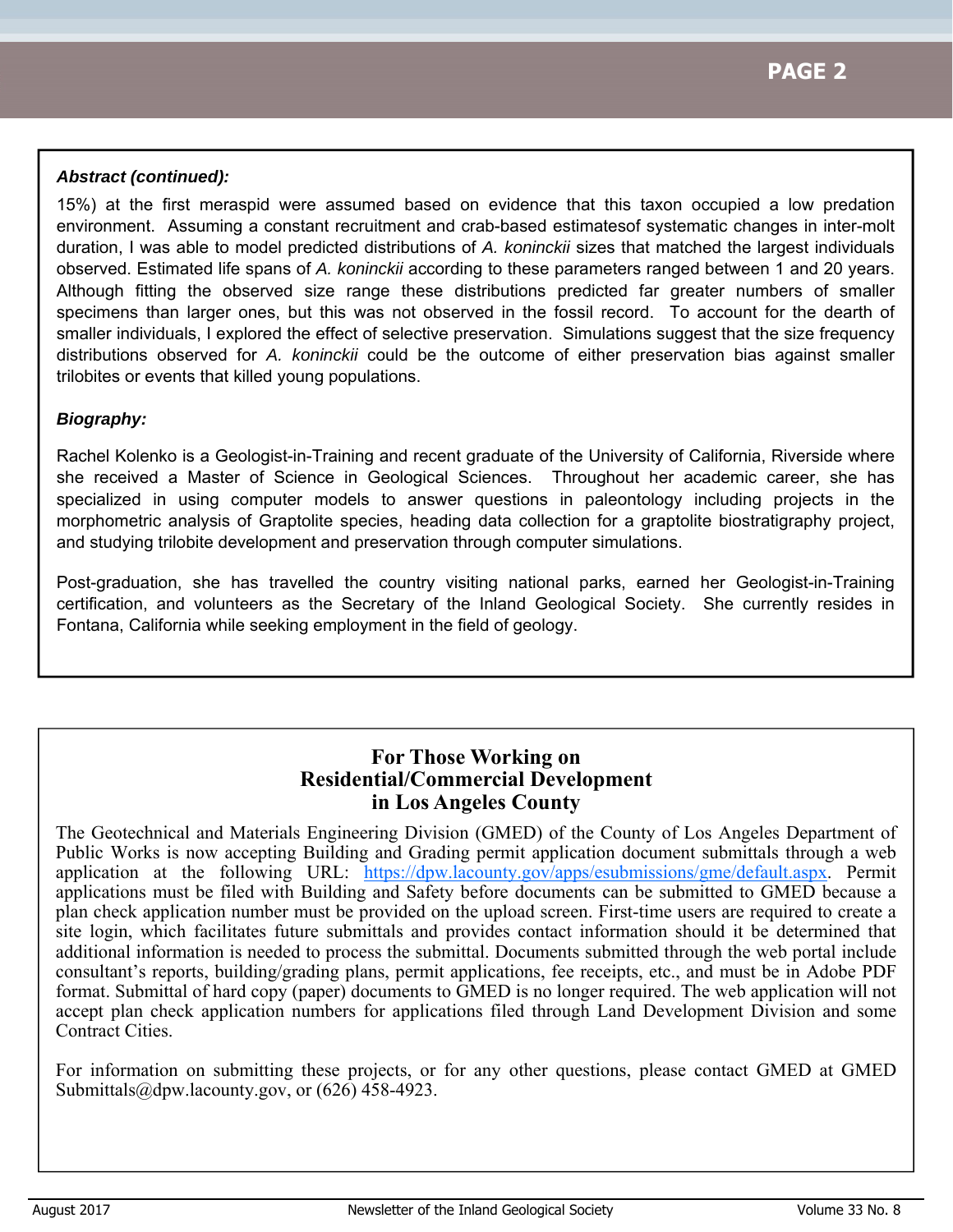### **CALIFORNIA DEPARTMENT OF CONSERVATION CALIFORNIA GEOLOGICAL SURVEY**

www.conservation.ca.gov

#### **ANNOUNCEMENT OF PRELIMINARY REVIEW MAPS OF PROPOSED NEW AND REVISED EARTHQUAKE FAULT ZONES JULY 13, 2017**

Preliminary Review Maps of proposed new and revised Alquist-Priolo Earthquake Fault Zones were released to the Cities of Beverly Hills, Culver City, Los Angeles, Napa, Santa Monica, Vallejo, West Hollywood, and the Counties of Los Angeles and Napa by the California Geological Survey (CGS) on July 13, 2017. These maps are released under the authority of the Alquist-Priolo Earthquake Fault Zoning (AP) Act that was passed following the 1971 San Fernando earthquake. The AP Act is a state law designed to reduce the hazard from surface fault rupture during an earthquake.

Earthquake Fault Zones are regulatory zones that encompass surface traces of active faults that have a potential for future surface fault rupture. The index maps below (Figure 1) shows the general location of maps delineating the proposed Earthquake Fault Zones within the affected counties.

#### **Review Comment Period**

The July 13, 2017 release date begins a 90-day public comment period designed to provide the opportunity for the State Mining and Geology Board to receive technical review comments that may have a bearing on the proposed Earthquake Fault Zone maps. Comments should be sent to the State Mining and Geology Board before October 11, 2017. Comments should be addressed to:

> Jeffrey Schmidt, Executive Officer State Mining and Geology Board 801 K Street, MS 20-15 Sacramento, CA 95814 (916) 322-1082 smgb@conservation.ca.gov

The State Mining and Geology Board will hold a public hearing near the end of the 90-day review period. For more information on the date and location of the public hearing, contact the State Mining and Geology Board.



Figure 1. Index of Preliminary Review Maps of proposed new (Napa and Topanga Canyon) and revised (Cuttings Wharf and Beverly Hills) Earthquake Fault Zones issued July 13, 2017.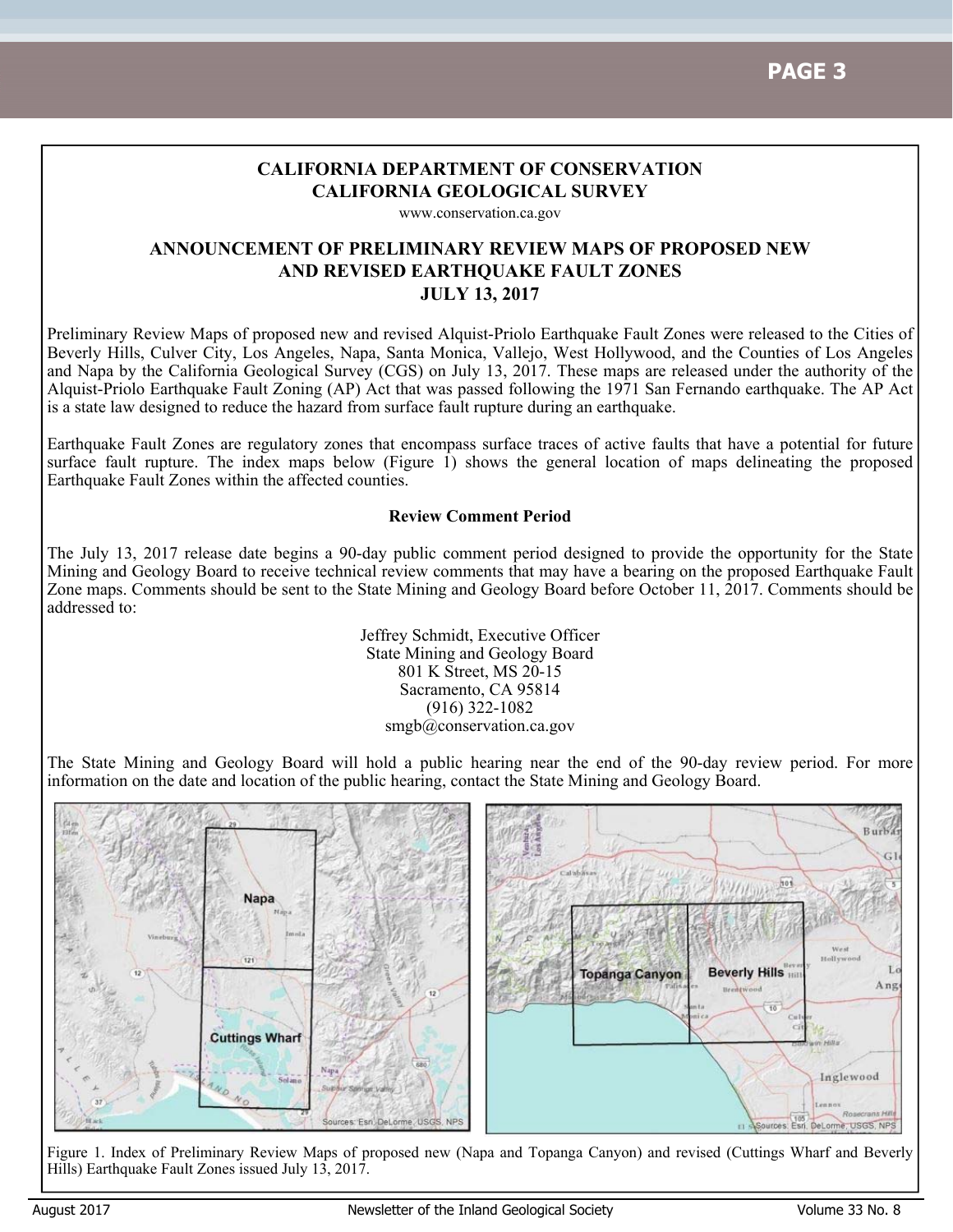### **BPELSG Has TAC Vacancies**

The California Board for Professional Engineers, Land Surveyors and Geologists (BPELSG) is currently accepting applications to fill vacancies on its Geology and Geophysicist Technical Advisory Committees (TACs). Please visit their website for more information at www.bpelsg.ca.gov, or contact Laurie Racca at Laurie.Racca@dca.ca.gov or  $(916)$  263-2406.

## **Invitation to Submit Photos**

#### **Do you have an interesting photo to share?**

IGS would like to begin publishing photographs submitted by members of **geologic localities or items of interest.**  Subjects may include field site geology, field trip localities, mineral specimens, water issues, etc. Be creative! Photos must be your own work product. Submit your exemplary photo with your name, the approximate date and location, and a short (paragraph) description of the photo to any IGS board member for consideration for publication in an upcoming newsletter.

**Links to Publications** 

Each month, Greg Johnson brings published articles to the IGS meeting which may be of interest to members. Selected articles can be accessed in electronic form at ftp:// dpwftp.co.la.ca.us/pub/GMED/ geology/NGWA/.

Thanks, Greg, for making these articles available!

#### **CALIFORNIA DEPARTMENT OF CONSERVATION / CALIFORNIA GEOLOGICAL SURVEY**

www.conservation.ca.gov

The California Geological Survey (CGS) is pleased to announce the release of earthquake regulatory zone maps as a web services product that can be incorporated into geographic information systems (GIS). Access to these maps via the internet provides an alternative to downloading individual 7.5-minute quadrangle maps and an automated way to maintain the most up-to-date versions on individual systems. The web-based earthquake hazard zone maps are now available at this URL: https://spatialservices.conservation.ca.gov/arcgis/ rest/services/CGS\_Earthquake\_Hazard\_Zones and include:

- Alquist-Priolo Earthquake Fault Zones
- Alquist-Priolo Earthquake Fault Zone Fault Traces
- □ Seismic Hazard Zones for Earthquake-triggered Landslides
- □ Seismic Hazard Zones for Liquefaction
- □ Seismic Hazard Zones for Overlapping Areas of Landslide and Liquefaction
- Areas not evaluated for Landslide and Liquefaction Hazards.

Attributes included with these data provide links to reports on how the maps were prepared and to the PDF cartographic versions. Metadata pages are available at:

- □ https://maps.conservation.ca.gov/cgs/metadata/SHP\_Fault\_Zones.html
- □ https://maps.conservation.ca.gov/cgs/metadata/SHP\_Fault\_Traces.html
- □ https://maps.conservation.ca.gov/cgs/metadata/SHP\_Landslide\_Zones.html
- □ https://maps.conservation.ca.gov/cgs/metadata/SHP\_Liquefaction\_Zones.html
- □ https://maps.conservation.ca.gov/cgs/metadata/SHP\_LQLS\_Overlap\_Zone.html
- □ https://maps.conservation.ca.gov/cgs/metadata/SHP\_Unevaluated.html

Access to the 7.5-minute quadrangle tile data is still available through the CGS Information Warehouse (http://maps.conservation.ca.gov/ cgs/informationwarehouse/). These data include GIS Shapefiles and metadata, GeoPDF cartographic maps, as well as associated reports.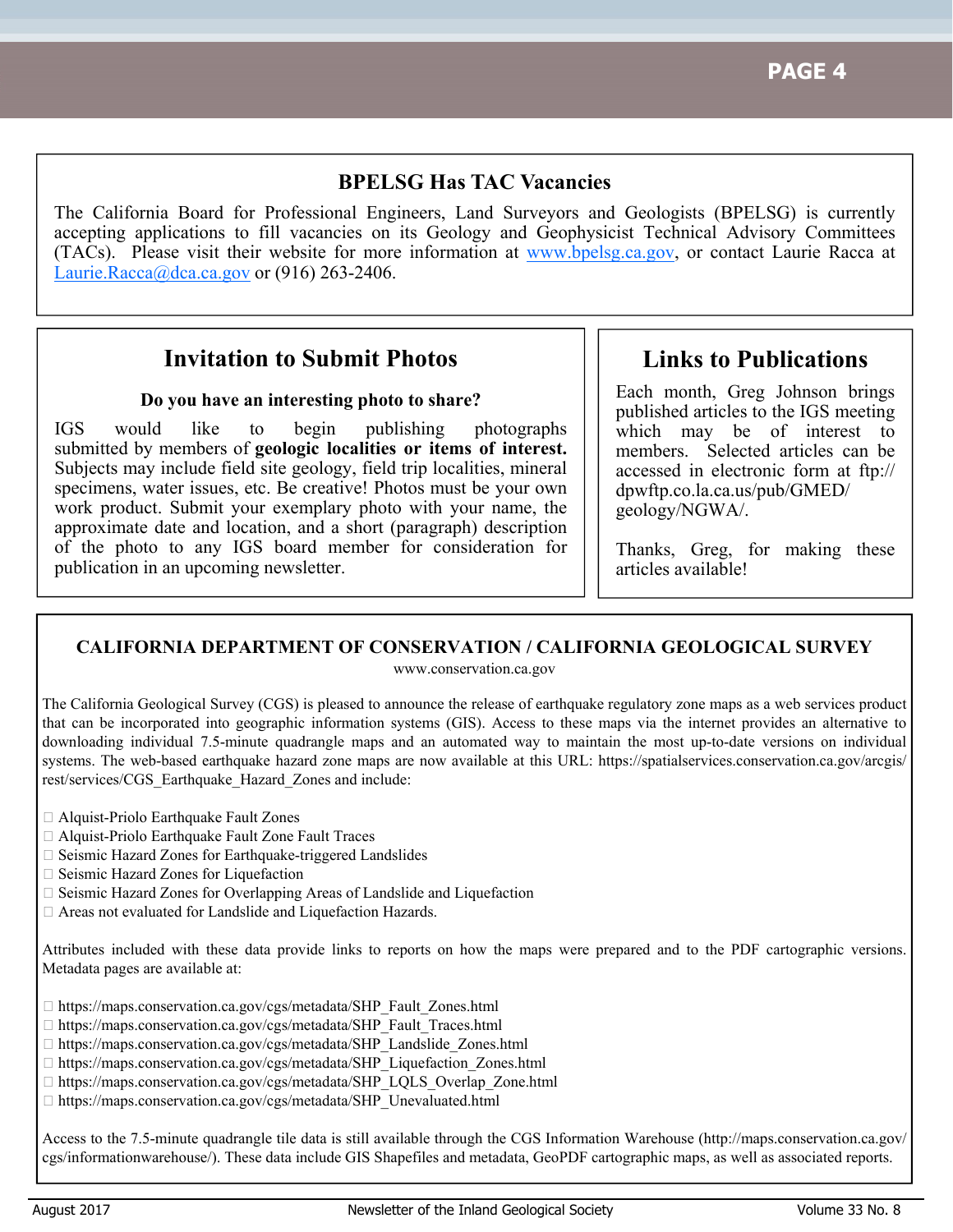# **Upcoming Meetings/Events**

#### **Inland Geological Society**

The Inland Geological Society typically meets the first Wednesday or Thursday of each month. Our September meeting will be held on Thursday, September 7th. For more<br>information, visit our website at information, visit our website at www.inlandgeo.org.

#### **South Coast Geological Society**



Monthly dinner meetings are typically the 1st Monday of the month at The Hilton DoubleTree Hotel, 7 Hutton Centre Drive, Santa Ana. On Monday, August 7th, Joann Stock, Professor of Geology & Geophysics, and

Ryan Witkosky, graduate<br>from California Institute of student, from California Institute of Technology, will share their talk titled "Recent observations of fault geometries and uplifted surfaces in the Coachella Valley area." For more information, visit the association website at visit the association website at www.southcoastgeo.org.

### **AEG—Southern California Section**



The next meeting of the AEG— Southern California Section has not been announced yet. For more information, visit the association website at www.aegsc.org.

#### **AEG—Inland Empire Chapter**



Monthly dinner meetings are typically the third Wednesday of the month at Pinnacle Peak Steakhouse, 2533 S. La Cadena Drive, Colton. The next meeting of the AEG—Inland Empire Chapter has not been announced yet. For more information, visit the association

website at www.aegsc.org/chapters/ inlandempire.

#### **San Diego Association of Geologists**



Wednesday, August 9th, as a joint meeting with the Society of Military Engineers. Speakers will be Timu Gallien and Ron Flick. For more information, visit the association website at www.sandiegogeologists.org.

#### **Los Angeles Basin Geological Society**



Monthly lunch meetings are typically the 4th Thursday of the month from 11:30 am to 1:00 pm at the Willow Street Conference Center, 4101 E. Willow Street, Long Beach. The next meeting of the Los Angeles Basin Geology Society has not been announced

yet. For more information, visit the association website at www.labgs.org.

### **AEG—60th Annual Meeting**



Registration is now open for the AEG 60th Annual Meeting, scheduled for September 10-16,<br>2017, Antlers Hotel, Colorado 2017, Antlers Hotel, Colorado<br>Springs, Colorado, For more Springs, Colorado. information and updates, go to www.AEGAnnualMeeting.org.

#### **Geological Society of America (GSA) Annual Meeting**

Registration is now open for the GSA Annual Meeting, scheduled for October 22-25, 2017, at the Washington State Convention Center, Seattle, Washington. For more information and updates, go to www.geosociety.org/AnnualMeeting.

#### **Rock & Gem Shows—various locations**

Various rock and mineral shows will be held throughout So. California. To find one near you, visit www.rockngem.com, then select the Show Dates tab.